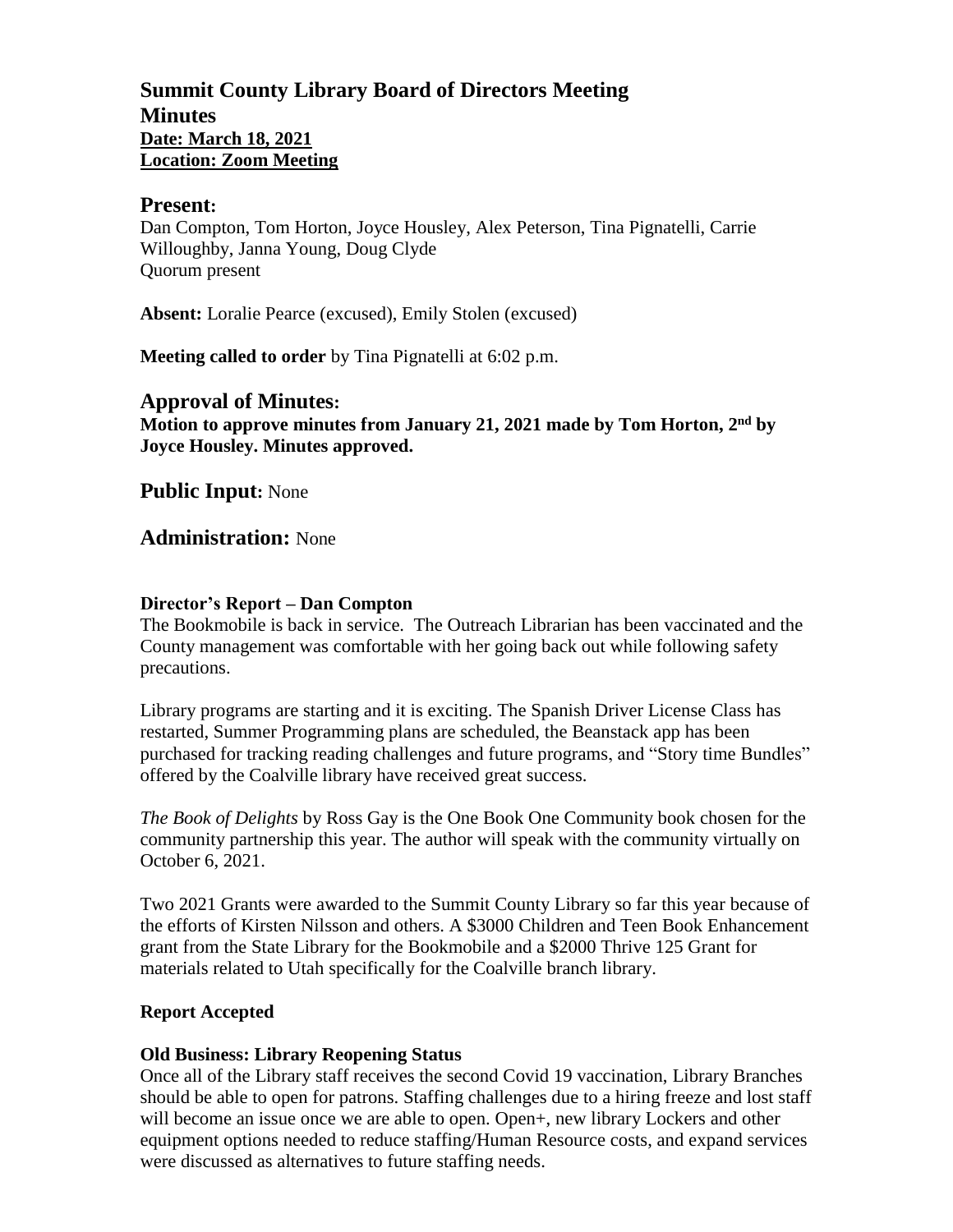## **Committees: Governance and Education**

The Library Board members that have not viewed the Utah Open and Public Meetings Act Training need to take the time to view and report to Dan once it is completed.

Once Tom Fisher has chosen and the Council has appointed new Library Board Members from those interviewed, they will be welcomed at the next Board Meeting.

Selection of 2021 Committee Chairs **Strategic Planning and Marketing- Tom Horton Chair Building and Facilities-Carrie Willoughby Chair Governance and Education- Emily Stolen Chair All Approved.**

## **Strategic Planning and Marketing**

Strategic and marketing timeline with Maddie Shear: June 15, 7:30-9:30 Library Staff meeting and discussion June 29, 9:30-11:00 for Library Board Committee meeting and discussion July 14, 9:30-10:30 Library Staff and Board Committee - Initial draft to be reviewed and fine-tuned September 16, 6:00 p.m. Library Board Meeting- Draft and Discussion November18, 6:00 p.m. Library Board Meeting Vote on Final Draft

## **Building and Facilities**

Free Book Exchange update- Eagle Scout candidate Owen Alverez completed and installed a new Little Free Library as his Eagle Scout project at the Transit Center. There will be a news story posting on March 24, 2021.

# **New Business:**

In hopes for achieving the Strategic Plan goals of the Kimball Junction branch and the Richins Building becoming a Community Hub, Tom Horton wanted to discuss the use and scheduling of the building conference rooms. It would be nice if the library staff had more control of the planning and use of these rooms. Unfortunately, this is something that Tom Fisher, the County Manager has been opposed to at the Kimball Junction Branch because of the need for regular County Council meeting use. Tom is open to this possibility at the Kamas Valley Branch and we should follow up with him about the possibility of scheduling there.

**Next Meeting- May 20, 2021 in Coalville or on Zoom depending on circumstances.** 

# **Miscellaneous/ Open Floor:** None